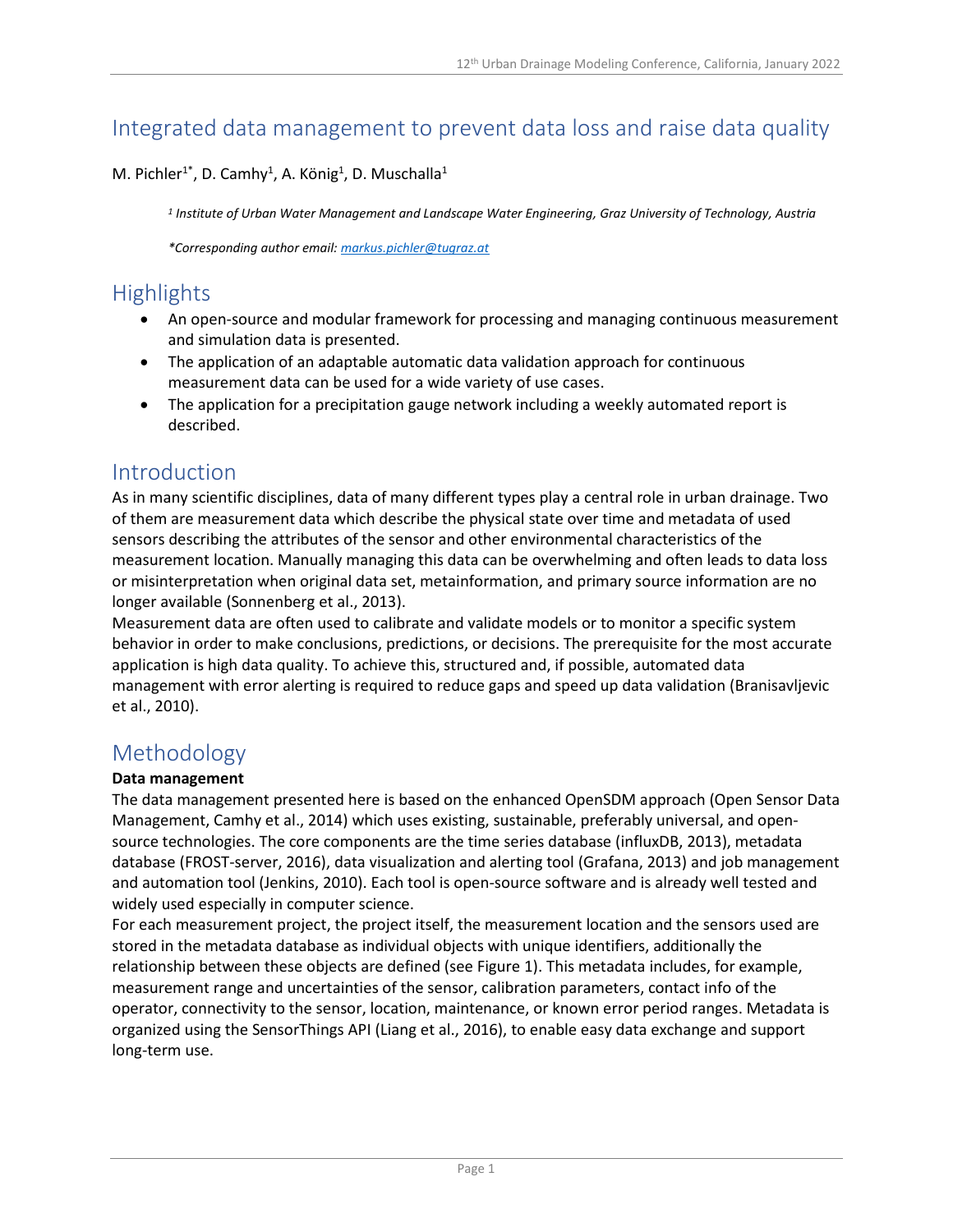

Figure 1. Data structure of the OpenSDM. The annotation of the connector describes the cardinality (i.e., one measurement, which is equal to a station, can have multiple sensors, but one sensor can only be assigned to one measurement at a time)

The raw sensor data is automatically transferred every six hours via a python script using a transfer protocol such as FTP and stored in raw format on a data server. The files are sorted by project and station (i.e., measurement site). Additionally, the data is differentiated between automatically and manually imported as well as measured and simulated data. Another script automatically detects newly added data sets and starts importing the new data into the time series database. During this process, the variables are renamed based on standardized conventions defined in the metadata. The ETL (extract, transfer, load) tasks are scheduled and executed with the automation tool Jenkins. All data in the time series can be visualized web-based. A fast aggregation algorithm facilitates viewing several decades of high-resolution measurements within seconds. It is possible to zoom into periods of interest or set predefined aggregations. An alert function can be used to send e-mail notifications of errors due to sensor failures, connectivity problems, or power failure.

The data gets automatically validated after the import. The validation process includes for example identification of defects, instrument specific and climatological limits, temporal variability check, outlier detection and cross-correlation checks between different stations based on Maier et al. (2020). The validation results are saved as tags in the timeseries database.

#### **Data reporting**

The data reporting is used to communicate with stakeholders and project partners and as preparation for manual validation. It consists of raw data summaries, data validation, and data analysis. Each reporting step is modular to address different requirements for different measurement applications. The incorporation of raw data and metadata allows for additional manual validation. The report is created on a regular basis to keep any data gaps short and to ensure that subjective observations are not too far in the past for additional manual validation.

### Results and discussion

An example of the presented automated workflow is the precipitation report for the Graz city measurement network (GCMN—Maier et. al, 2020). The rain gauges of the currently 24 measuring stations of a total of five partners, which are combined in the GCMN, transmit their data to a central server. These data are further transmitted to all project partners in almost real-time and processed within the system presented here. A data report is generated weekly as well as event basis, which is sent as a static pdf via email and can be accessed online via web app. The report for each station includes basic metadata such as database identifier, location, owner, and operator, as well as a listing of recorded values for anomaly detection, observed recording frequency, dry period between rain events, duplicate values, data gaps, validation summary, overall data availability, aggregations, and event analysis (see Figure 2a). In addition, all stations are compared spatially to identify any correlations or anomalies (see Figure 2b).